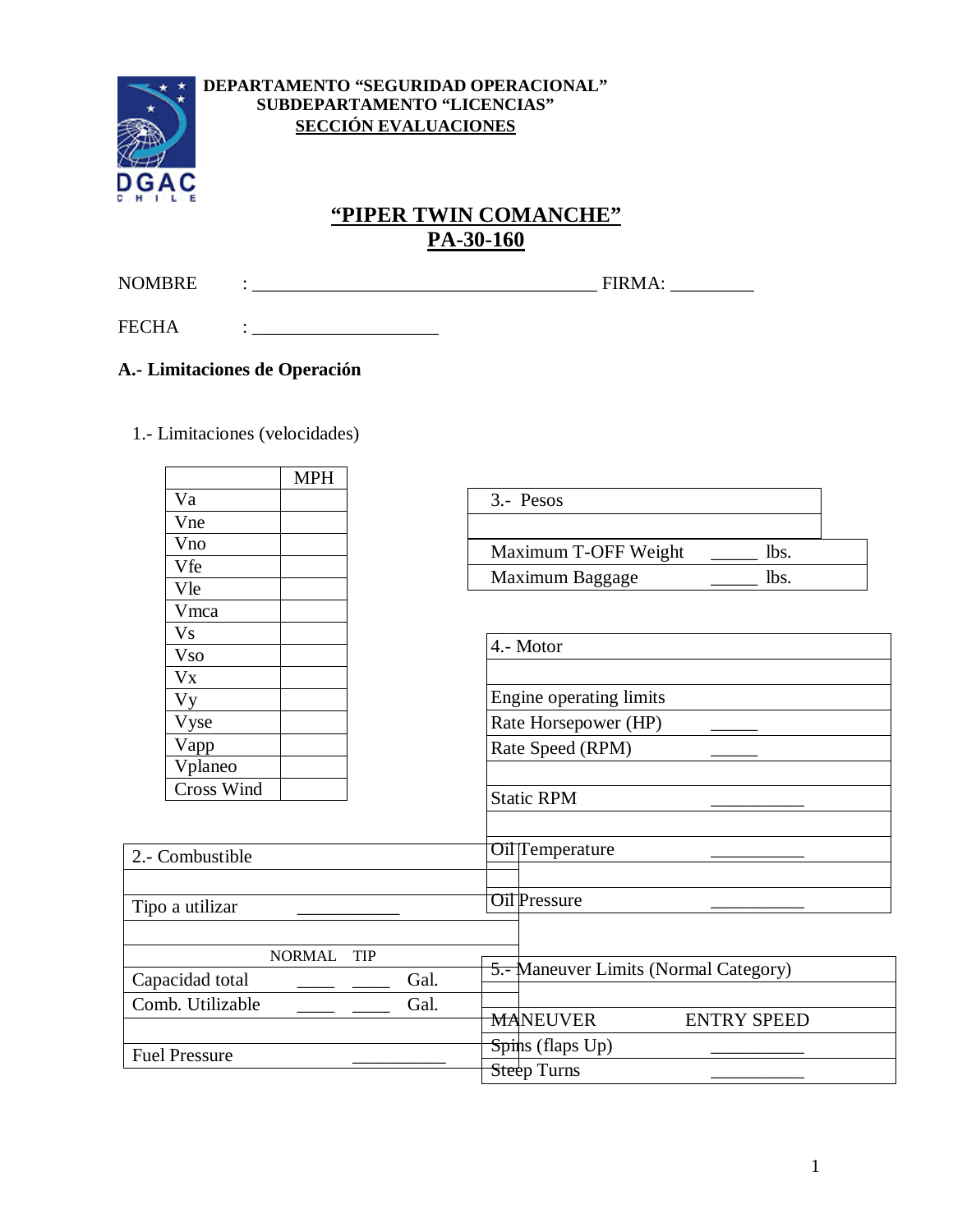## **B.- Emergencies Procedures**

### **1.- ENGINE FAILURE DURING TAKEOFF/ (Not Airborne)**

## **a.- Adequate Runway Remaining:**

| Throttle      |  |
|---------------|--|
| <b>Brakes</b> |  |
| Stop          |  |

### **2.- ENGINE FAILURE DURING TAKEOFF (Airborne)**

## **a.- Adequate Runway Remaining:**

| Throttle      |  |
|---------------|--|
| <b>Brakes</b> |  |
| Effect        |  |